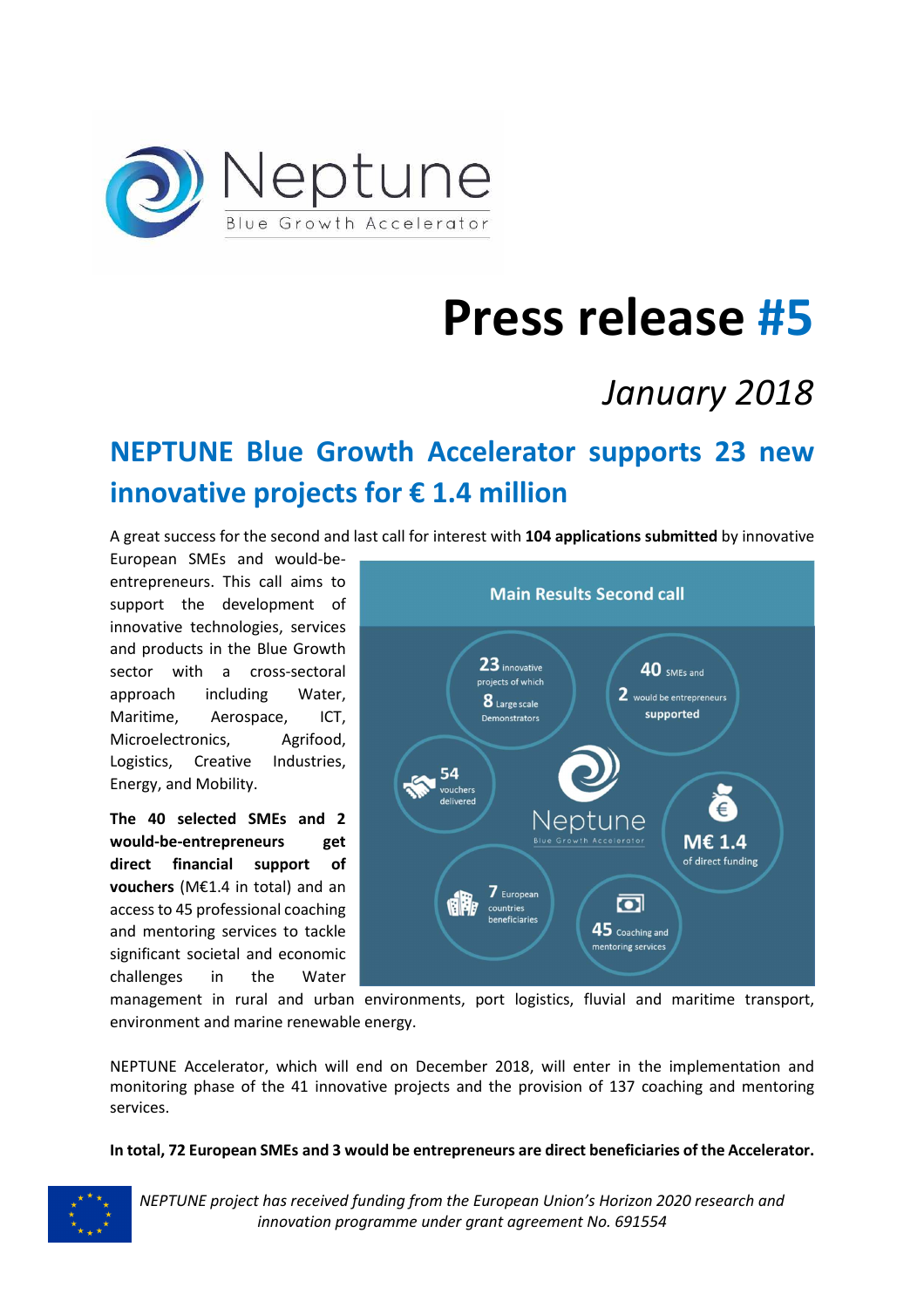| <b>Project name</b>                                                                         | <b>SME</b>                                     | Country          |
|---------------------------------------------------------------------------------------------|------------------------------------------------|------------------|
| <b>ABECE</b>                                                                                | ITTI sp. z o.o.                                | Poland           |
|                                                                                             | <b>TERRA SPATIUM SA</b>                        | Greece           |
| <b>AQUA</b>                                                                                 | <b>INTERDRONES SERVICES</b>                    | France           |
|                                                                                             | <b>AKEROS</b>                                  | France           |
|                                                                                             | <b>ADV TECH</b>                                | France           |
| <b>BEACH LIVE SERVICES</b>                                                                  | <b>ADU EXPERTISE</b>                           | France           |
|                                                                                             | SQA Design & Research Efficient Systems SL     | Spain            |
|                                                                                             | Dinycon Sistemas S.L.                          | Spain            |
| <b>CHANNEL 5</b>                                                                            | Marseille Gyptis International                 | France           |
| <b>CrossClimate</b>                                                                         | MaP Ltd                                        | Greece           |
|                                                                                             | Amigo s.r.l.                                   | Italy            |
|                                                                                             | N7 Mobile Sp. z o. o.                          | Poland           |
| <b>Cyanobacteria Bloom Alert Service</b>                                                    | <b>I-SEA SAS</b>                               | France           |
| <b>CyloP-Smart filters for recover phosphorus from</b><br>wastewater                        | DiaPure AB                                     | Sweden           |
| <b>DABBIE</b>                                                                               | SAS SAFETY DATA - CFH                          | France           |
| <b>DepuSAN</b>                                                                              | <b>TOMAS Prodimpex srl</b>                     | Romania          |
|                                                                                             | Alfa-CM Srl                                    | Italy            |
| e-BioPond®                                                                                  | <b>FCTecnics</b>                               | Spain            |
|                                                                                             | Algaria                                        | Italy            |
| <b>GREAT EYES 1</b>                                                                         | SOLARIS OPTICS S.A.                            | Poland           |
|                                                                                             | EXTREM' VISION Perpignan S.A.S.                | <b>FRANCE</b>    |
| <b>Ground Water Solution for Communities</b><br>(GWASOCO)                                   | GEOSERVEI S.L.                                 | Spain            |
| <b>Hybrid Coastal Surveying (HYCOS)</b>                                                     | <b>GeoNumerics</b>                             | Spain            |
|                                                                                             | <b>GEOSAT</b>                                  | France           |
| <b>Improved lot Solution for monitoring</b>                                                 | ARCTIC SEA, S.L.                               | Spain            |
| temperature and stock in port biomass storage<br>(ISMASS)                                   | <b>BIZINTEK INNOVA S.L.</b>                    | Spain            |
|                                                                                             | <b>GEOGRAMA S.L.</b>                           | Spain            |
| <b>Integrated coastal monitoring</b>                                                        | <b>Vultus AB</b><br>4IT AB                     | Sweden<br>Sweden |
| IoT system development for Mobility                                                         | AIARA SOLUCIONES S.L.                          | Spain            |
| Large-scale optimisation of chemical                                                        |                                                |                  |
| precipitation in water and sewage plants on the<br>international market.etune               | <b>FloCell AB</b>                              | Sweden           |
|                                                                                             | SARL EDIE (ECOCINETIC)                         | France           |
| <b>NEREIDE 2</b>                                                                            | <b>BAC BOBINAGE</b>                            | France           |
| Prevention of biofouling in marine and coastal<br>heat exchangers                           | <b>EPFF AB</b>                                 | Sweden           |
| <b>PyVIV</b>                                                                                | FEAC Engineering P.C.                          | Greece           |
|                                                                                             | PYTHEAS TECHNOLOGY                             | France           |
| <b>QuantCube Maritime Risk Series</b>                                                       | <b>QuantCube Technology</b>                    | France           |
| The future water recycling product for<br>households combining two patented<br>technologies | Watersprint AB                                 | Sweden           |
| <b>UBIQO</b>                                                                                | Ingartek Consulting, SL                        | Spain            |
|                                                                                             | IDS Ingeniería de Informática Industrial, S.A. | Spain            |

#### The list of laureates of the second call is detailed in the table below:



*NEPTUNE project has received funding from the European Union's Horizon 2020 research and innovation programme under grant agreement No. 691554*